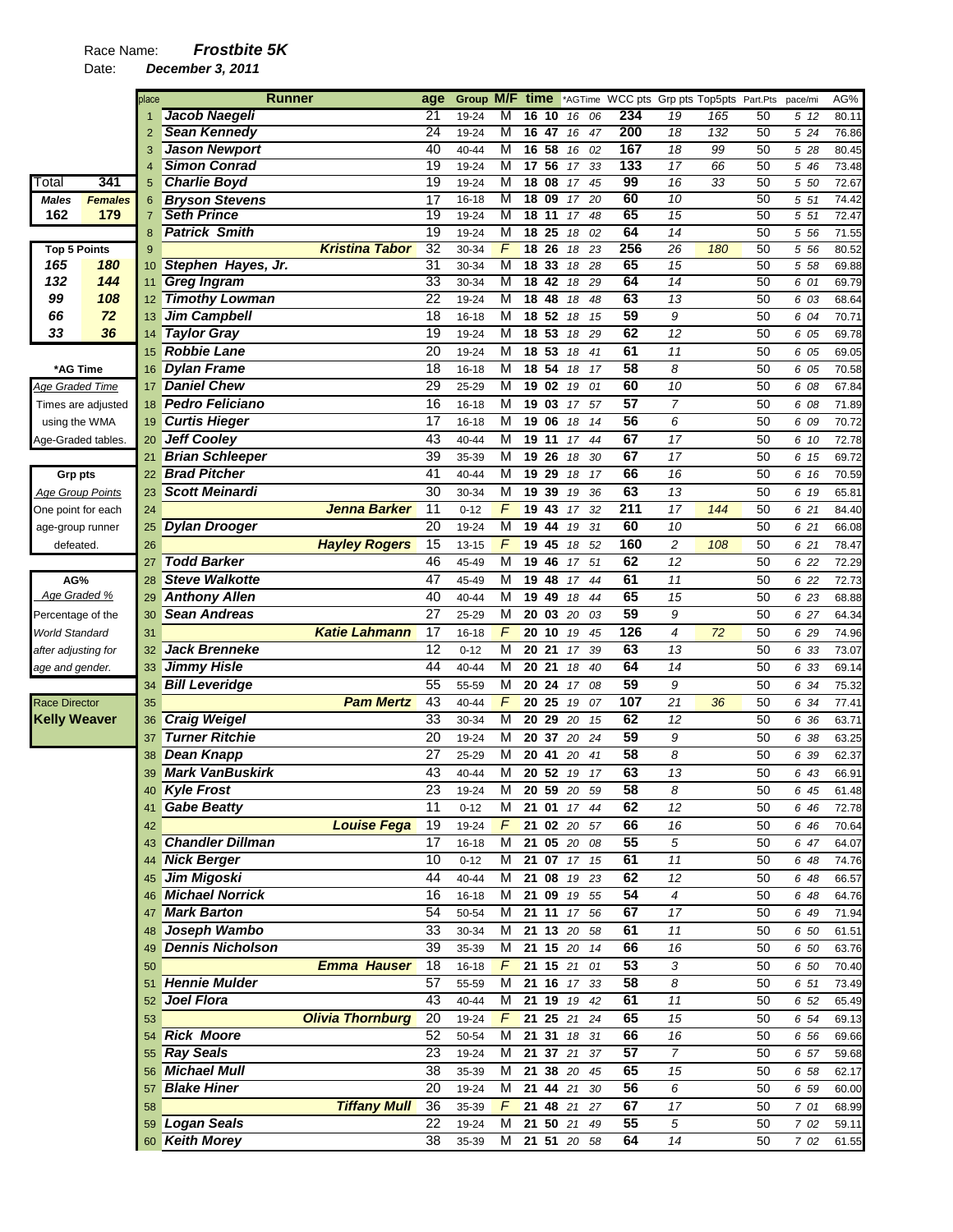| place | <b>Runner</b>                 | age             | Group M/F time |                |       |                    |    |    |                 | *AGTime WCC pts Grp pts Top5pts Part.Pts |    | pace/mi | AG%   |
|-------|-------------------------------|-----------------|----------------|----------------|-------|--------------------|----|----|-----------------|------------------------------------------|----|---------|-------|
| 61    | <b>Hannah Wedig</b>           | 14              | $13 - 15$      | F              |       | 21 52              | 20 | 36 | 51              | 1                                        | 50 | 7 02    | 71.86 |
| 62    | <b>Ken Wedig</b>              | 46              | 45-49          | M              | 21    | 52                 | 19 | 44 | 60              | 10                                       | 50 | 7 02    | 65.35 |
| 63    | <b>Andrew Hoover</b>          | 15              | 13-15          | М              | 21    | 57                 | 20 | 20 | 53              | 3                                        | 50 | 7 04    | 63.43 |
| 64    | <b>Nicole Andreas</b>         | 28              | 25-29          | F              | 21    | 59                 | 21 | 59 | 60              | 10                                       | 50 | 7 05    | 67.32 |
| 65    | <b>Jason Whitney</b>          | 33              | 30-34          | М              |       | 21 59              | 21 | 44 | 60              | 10                                       | 50 | 7 05    | 59.36 |
| 66    | <b>Adam Scott</b>             | 36              | 35-39          | M              | 22 01 |                    | 21 | 25 | 63              | 13                                       | 50 | 7 05    | 60.22 |
| 67    | <b>Nora Swift</b>             | 21              | 19-24          | F              |       | 22 08              | 22 | 08 | 64              | 14                                       | 50 | 7 07    | 66.87 |
| 68    | <b>Joseph Hoerst</b>          | 21              | 19-24          | М              |       | 22 15              | 22 | 10 | 54              | $\overline{4}$                           | 50 | 7 10    | 58.20 |
| 69    | <b>Ron Bauman</b>             | 52              | 50-54          | М              |       | 22 16              | 19 | 10 | 65              | 15                                       | 50 | 7 10    | 67.32 |
| 70    | <b>Matt Logston</b>           | $\overline{31}$ | 30-34          | M              | 22    | 18                 | 22 | 12 | 59              | 9                                        | 50 | 711     | 58.13 |
| 71    | <b>John Guttadore</b>         | 56              | 55-59          | М              |       | 22 21              | 18 | 36 | 57              | $\overline{7}$                           | 50 | 712     | 69.34 |
| 72    | <b>Andrew Cornett</b>         | $\overline{38}$ | 35-39          | M              | 22    | 27                 | 21 | 32 | 62              | 12                                       | 50 | 714     | 59.91 |
| 73    | <b>Hanna Klondaris</b>        | 19              | 19-24          | F              |       | 22 29              | 22 | 24 | 63              | 13                                       | 50 | 7 14    | 66.08 |
| 74    | <b>Hannah Leveridge</b>       | 18              | 16-18          | F              |       | 22 30              | 22 | 16 | 52              | $\overline{c}$                           | 50 | 7 15    | 66.49 |
| 75    | <b>Payton VanMiddlesworth</b> | 10              | $0 - 12$       | F              | 22 31 |                    | 19 | 32 | 66              | 16                                       | 50 | 7 15    | 75.77 |
| 76    | <b>Jeff Uhrick</b>            | 38              | 35-39          | М              |       | 22 37              | 21 | 42 | 61              | 11                                       | 50 | 7 17    | 59.46 |
| 77    | <b>Amy Rodeghero</b>          | 27              | 25-29          | F              |       | 22 41              | 22 | 41 | 59              | 9                                        | 50 | 7 18    | 65.25 |
|       | <b>John Berger</b>            | 34              |                | М              |       | 22 49              |    |    | 58              | 8                                        |    |         |       |
| 78    | <b>Aaron Ervin</b>            | 27              | 30-34          |                |       | 22 57              | 22 | 27 | $\overline{57}$ | $\overline{7}$                           | 50 | 7 21    | 57.46 |
| 79    |                               |                 | 25-29          | М              |       |                    | 22 | 57 |                 |                                          | 50 | 7 23    | 56.21 |
| 80    | <b>Arlene Berger</b>          | 35              | 35-39          | F              | 23    | 00                 | 22 | 44 | 66              | 16                                       | 50 | 7 24    | 65.11 |
| 81    | <b>Jeff Smith</b>             | 48              | 45-49          | M              | 23    | 09                 | 20 | 35 | 59              | 9                                        | 50 | 7 27    | 62.70 |
| 82    | <b>Matt Amos</b>              | 33              | 30-34          | М              |       | 23 11              | 22 | 55 | 57              | $\overline{7}$                           | 50 | 7 28    | 56.29 |
| 83    | <b>Eileen Cravens</b>         | 54              | 50-54          | $\overline{F}$ | 23 17 |                    | 19 | 03 | 62              | 12                                       | 50 | 7 30    | 77.69 |
| 84    | <b>Maria-Teresa Herd</b>      | 31              | 30-34          | F              |       | 23 19              | 23 | 17 | 75              | 25                                       | 50 | 7 30    | 63.56 |
| 85    | <b>Bill Marker</b>            | 50              | 50-54          | М              | 23    | 20                 | 20 | 25 | 64              | 14                                       | 50 | 7 31    | 63.21 |
| 86    | <b>Ryan Donahue</b>           | 18              | 16-18          | М              |       | 23 22 22           |    | 36 | 53              | 3                                        | 50 | 7 31    | 57.09 |
| 87    | <b>Leslie Rogers</b>          | 35              | 35-39          | F              | 23    | 23                 | 23 | 07 | 65              | 15                                       | 50 | 7 32    | 64.04 |
| 88    | <b>Hannah Stegall</b>         | 17              | 16-18          | F              |       | 23 24              | 22 | 55 | 51              | $\mathcal I$                             | 50 | 7 32    | 64.60 |
| 89    | <b>Brad Stahlhut</b>          | 31              | 30-34          | M              | 23    | 25                 | 23 | 18 | 56              | 6                                        | 50 | 7 32    | 55.35 |
| 90    | <b>Denise Hoerst</b>          | 48              | 45-49          | F              |       | 23 28 20           |    | 45 | 79              | 29                                       | 50 | 7 33    | 71.32 |
| 91    | Jesse Jaynes                  | 38              | 35-39          | M              | 23    | 31                 | 22 | 33 | 60              | 10                                       | 50 | 7 34    | 57.19 |
| 92    | <b>Christina Bowersock</b>    | 34              | 30-34          | F              | 23    | 40                 | 23 | 28 | 74              | 24                                       | 50 | 7 37    | 63.05 |
| 93    | <b>Frank Donahue</b>          | 50              | 50-54          | М              |       | 23 42              | 20 | 44 | 63              | 13                                       | 50 | 7 38    | 62.23 |
| 94    | <b>Parker Jaynes</b>          | 10              | $0 - 12$       | М              |       | 23 45              | 19 | 24 | 60              | 10                                       | 50 | 7 39    | 66.47 |
| 95    | <b>Rod Waltz</b>              | 50              | 50-54          | М              |       | 23 45              | 20 | 46 | 62              | 12                                       | 50 | 7 39    | 62.10 |
| 96    | <b>Nathan Dickman</b>         | 10              | $0 - 12$       | М              | 23    | 46                 | 19 | 25 | 59              | 9                                        | 50 | 7 39    | 66.43 |
| 97    | <b>Brenda Burns</b>           | 53              | 50-54          | F              | 23    | 47                 | 19 | 43 | 61              | 11                                       | 50 | 7 39    | 75.05 |
| 98    | <b>Cory Gault</b>             | 27              | 25-29          | М              |       | 23 55              | 23 | 55 | 56              | 6                                        | 50 | 742     | 53.94 |
|       | 99 Ronnie Lindley             | 55              | 55-59          | М              |       | 240020             |    | 09 | 56              | 6                                        | 50 | 7 43    | 64.03 |
|       | 100 Shawn Daugherty           | 36              | 35-39          | M              |       | 24 09 23           |    | 30 | 59              | 9                                        | 50 | 7 46    | 54.90 |
|       | 101 Karl Moffett              | 32              | 30-34          | М              |       | 24 13 24           |    | 02 | 55              | 5                                        | 50 | 7 48    | 53.69 |
|       | 102 Mason Stitt               | 13              | 13-15          | М              |       | 24 16 21           |    | 35 | 52              | 2                                        | 50 | 7 49    | 59.77 |
| 103   | <b>Amelia Dick</b>            | 14              | 13-15          | F              |       | 24 17 22           |    | 52 | 50              | 0                                        | 50 | 7 49    | 64.71 |
|       | 104 Brett Kirsch              | 22              | 19-24          | М              |       | 24 18 24           |    | 17 | 53              | 3                                        | 50 | 7 49    |       |
|       | 105 Ray Blevins               | 53              |                | M              |       | 24 20 20           |    |    | 61              | 11                                       | 50 |         | 53.11 |
|       |                               |                 | 50-54          |                |       |                    |    | 46 |                 |                                          |    | 7 50    | 62.11 |
| 106   | <b>Michelle Dafler</b>        | 33              | 30-34          | F              |       | $\overline{24}$ 21 | 24 | 13 | $\overline{73}$ | 23                                       | 50 | 7 50    | 61.10 |
|       | 107 Dave Snow                 | 34              | 30-34          | M              |       | 24 25 24           |    | 02 | 54              | 4                                        | 50 | 7 52    | 53.69 |
|       | 108 Austin Morgan             | 9               | $0 - 12$       | M              |       | 24 30              | 19 | 19 | 58              | 8                                        | 50 | 7 53    | 66.77 |
|       | 109 Dean Frame                | 50              | 50-54          | М              |       | 24 33 21           |    | 28 | 60              | 10                                       | 50 | 7 54    | 60.07 |
| 110   | <b>Mindy Ward</b>             | 40              | $40 - 44$      | F              |       | 24 34 23           |    | 36 | 70              | 20                                       | 50 | 7 54    | 62.70 |
| 111   | <b>Sondra Marker</b>          | 48              | 45-49          | F              |       | 24 41 21           |    | 50 | $\overline{78}$ | 28                                       | 50 | 7 57    | 67.80 |
| 112   | <b>Leann Brenneke</b>         | $\overline{11}$ | $0 - 12$       | F              |       | 24 47 22           |    | 03 | 65              | 15                                       | 50 | 7 59    | 67.14 |
|       | 113 Tom Carrico               | 58              | 55-59          | М              |       | 24 53 20           |    | 22 | 55              | 5                                        | 50 | 8 01    | 63.35 |
| 114   | <b>Abbey Schmidt</b>          | 11              | $0 - 12$       | F              |       | 24 54 22           |    | 09 | 64              | 14                                       | 50 | 8 01    | 66.83 |
|       | 115 Don Beatty                | 42              | 40-44          | М              |       | 24 55 23           |    | 12 | 60              | 10                                       | 50 | 8 01    | 55.61 |
| 116   | <b>Cindy Elzemeyer</b>        | 37              | 35-39          | F              |       | 24 59 24           |    | 28 | 64              | 14                                       | 50 | 8 02    | 60.49 |
|       | 117 Andrew Roberts            | 37              | 35-39          | М              |       | 25 09 24           |    | 18 | 58              | 8                                        | 50 | 8 06    | 53.09 |
|       | 118 Randall Smith             | 46              | 45-49          | М              |       | 25 12 22           |    | 45 | 58              | 8                                        | 50 | 8 07    | 56.70 |
|       | 119 Terry Dryden              | 52              | 50-54          | М              |       | 25 13 21           |    | 42 | 59              | $\boldsymbol{9}$                         | 50 | 8 07    | 59.44 |
| 120   | <b>Cheryl Miller</b>          | 33              | 30-34          | F              |       | 25 15 25 07        |    |    | 72              | 22                                       | 50 | 8 08    | 58.92 |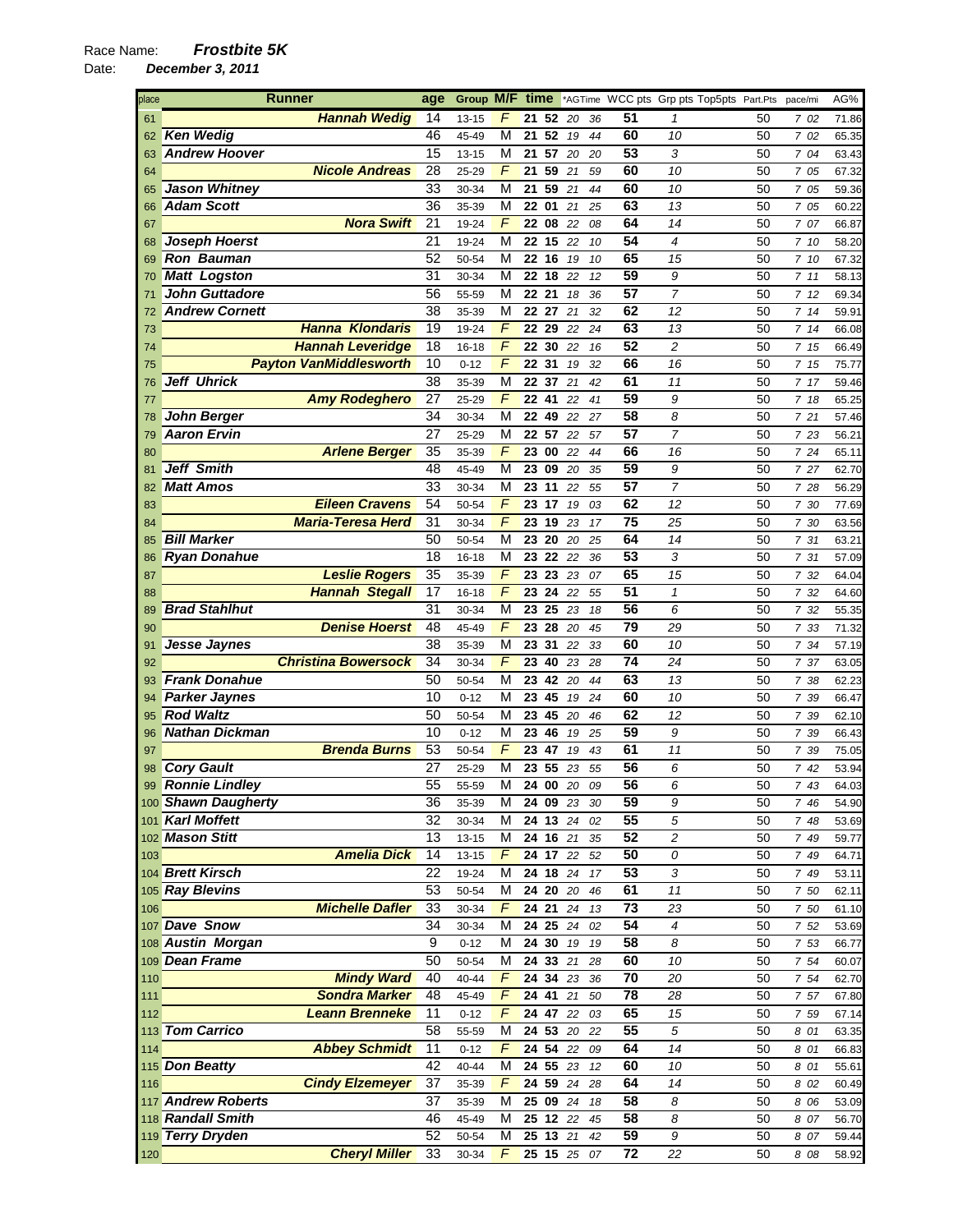| place | <b>Runner</b>                | age             | Group M/F time             |                       |          |          |                 | *AGTime WCC pts Grp pts Top5pts Part.Pts pace/mi |          |              | AG%            |
|-------|------------------------------|-----------------|----------------------------|-----------------------|----------|----------|-----------------|--------------------------------------------------|----------|--------------|----------------|
|       | 121 Chad Ward                | 37              | М<br>35-39                 | 25 25                 | 24       | 33       | 57              | 7                                                | 50       | 811          | 52.53          |
|       | 122 Joey Hale                | 14              | М<br>13-15                 | 25 27                 | 23       | 08       | 51              | $\mathbf{1}$                                     | 50       | 8 11         | 55.76          |
| 123   | <b>Denise Selm</b>           | 40              | F<br>40-44                 | 32<br>25              | 24       | 32       | 69              | 19                                               | 50       | 8 13         | 60.33          |
|       | 124 Jeremy Browning          | 29              | M<br>25-29                 | 34<br>25              | 25       | 33       | 55              | 5                                                | 50       | 8 14         | 50.50          |
| 125   | <b>Jane Terashima</b>        | 61              | F<br>60-64                 | 25 40                 | 19       | 01       | 54              | $\overline{\mathcal{A}}$                         | 50       | 8 16         | 77.82          |
| 126   | <b>Christie Larsen</b>       | 37              | F<br>35-39                 | 25 40                 | 25       | 08       | 63              | 13                                               | 50       | 8 16         | 58.88          |
| 127   | <b>Julia May</b>             | 47              | F<br>45-49                 | 47<br>25              | 23       | 05       | 77              | 27                                               | 50       | 8 18         | 64.11          |
| 128   | <b>Elizabeth Spence</b>      | 23              | F<br>19-24                 | 25 50                 | 25       | 50       | 62              | 12                                               | 50       | 8 19         | 57.29          |
| 129   | <b>Stephanie Farlow</b>      | 33              | F<br>30-34                 | 25 51                 | 25       | 43       | 71              | 21                                               | 50       | 8 19         | 57.55          |
| 130   | <b>Kathy Barton</b>          | 55              | F<br>55-59                 | $\overline{25}$<br>53 | 20       | 54       | $\overline{55}$ | 5                                                | 50       | 8 20         | 70.84          |
| 131   | <b>Robbie Perales</b>        | 16              | М<br>16-18                 | 25 53 24              |          | 23       | 52              | $\overline{c}$                                   | 50       | 8 20         | 52.91          |
| 132   | <b>Becca Catey</b>           | 11              | $\overline{F}$<br>$0 - 12$ | 25<br>57              | 23       | 05       | 63              | 13                                               | 50       | 8 21         | 64.12          |
|       | 133 Dan Dickman              | 42              | М<br>40-44                 | 25 58 24              |          | 10       | 59              | 9                                                | 50       | 8 21         | 53.36          |
|       | 134 Ryan Williams            | 33              | M<br>30-34                 | 26<br>00              | 25       | 42       | 53              | 3                                                | 50       | 8 2 2        | 50.19          |
| 135   | <b>Missy Moore</b>           | 43              | F<br>40-44                 | 26 01                 | 24       | 22       | 68              | 18                                               | 50       | 8 22         | 60.74          |
|       | 136 Clifford Clark           | 57              | М<br>55-59                 | 26 02                 | 21       | 29       | 54              | 4                                                | 50       | 8 2 3        | 60.03          |
| 137   | <b>Dave Pointis</b>          | 60              | М<br>60-64                 | 26 14 21              |          | 06       | 51              | 1                                                | 50       | 8 27         | 61.14          |
|       | <b>Gene Black</b>            | 69              | М                          | 26<br>22              |          |          | $\overline{54}$ | 4                                                |          |              |                |
| 138   | 139 Scott Silverman          | 52              | 65-69<br>М<br>50-54        | 26 27                 | 19<br>22 | 31       | 58              | 8                                                | 50<br>50 | 8 29         | 66.10          |
|       | 140 Bob May                  | 27              | M<br>25-29                 | 29<br>26              | 26       | 46<br>29 | 54              | $\overline{4}$                                   | 50       | 8 31<br>8 31 | 56.67<br>48.71 |
|       | <b>Sarah Dickman</b>         |                 | F                          |                       |          |          | 62              |                                                  |          |              |                |
| 141   |                              | 11              | $0 - 12$<br>F              | 26 30<br>26<br>35     | 23       | 34       | $\overline{76}$ | 12                                               | 50       | 8 32         | 62.79          |
| 142   | <b>Mary Catey</b>            | 46              | 45-49                      |                       | 24       | 06       |                 | 26                                               | 50       | 8 33         | 61.43          |
|       | 143 Steven Dick              | 49              | М<br>45-49                 | 26 36 23              |          | 27       | 57              | $\overline{7}$                                   | 50       | 8 34         | 55.00          |
|       | 144 Michael King             | 56              | М<br>55-59                 | 44<br>26              | 22       | 15       | 53              | 3                                                | 50       | 8 36         | 57.97          |
| 145   | Joe Wilmot                   | 35              | 35-39<br>М                 | 26 56                 | 26       | 22       | 56              | 6                                                | 50       | 8 40         | 48.93          |
| 146   | <b>Anita Dwenger</b>         | 46              | F<br>45-49                 | 26<br>59              | 24       | 27       | 75              | 25                                               | 50       | 8 41         | 60.52          |
| 147   | <b>David Wetzel</b>          | 53              | М<br>50-54                 | 27                    | 00 23    | 03       | $\overline{57}$ | $\overline{7}$                                   | 50       | 8 41         | 55.97          |
| 148   | <b>Adam Carman</b>           | 45              | М<br>45-49                 | 27<br>04              | 24       | 38       | 56              | 6                                                | 50       | 8 43         | 52.38          |
| 149   | <b>Quyen Wolfe</b>           | 33              | F<br>30-34                 | 27 04                 | 26       | 56       | 70              | 20                                               | 50       | 8 43         | 54.97          |
| 150   | <b>Kelsie Dickerson</b>      | 19              | F<br>19-24                 | 27<br>05              | 26       | 59       | 61              | 11                                               | 50       | 8 43         | 54.86          |
| 151   | <b>Preston Gault</b>         | 11              | М<br>$0 - 12$              | 05<br>27              | 22       | 51       | 57              | $\overline{7}$                                   | 50       | 8 43         | 56.47          |
| 152   | <b>Manda Light</b>           | 29              | F<br>25-29                 | 27<br>14              | 27       | 14       | 58              | 8                                                | 50       | 8 4 6        | 54.35          |
|       | 153 Del Cofield              | 35              | М<br>35-39                 | 27 15                 | 26       | 40       | 55              | 5                                                | 50       | 8 4 6        | 48.36          |
| 154   | <b>Katie Hoehne</b>          | 20              | F<br>19-24                 | 27 18 27              |          | 17       | 60              | 10                                               | 50       | 8 47         | 54.23          |
|       | 155 Josh Morgan              | 31              | м<br>30-34                 | 27 24 27              |          | 16       | 52              | 2                                                | 50       | 8 49         | 47.31          |
|       | 156 Don Smith                | 65              | М<br>65-69                 | 27                    | 36 21    | 14       | 53              | 3                                                | 50       | 8 53         | 60.77          |
| 157   | <b>Melanie Roberts</b>       | 38              | F<br>35-39                 | 27<br>37              | 26       | 53       | 62              | 12                                               | 50       | 8 53         | 55.04          |
|       | 158 Vince Moore              | 54              | М<br>50-54                 | 27 51                 | 23       | 35       | 56              | 6                                                | 50       | 8 58         | 54.72          |
| 159   | Jessica Gabbard              | $\overline{35}$ | F<br>35-39                 | 27 54                 | $27\,$   | 34       | 61              | $11$                                             | 50       | 8 5 9        | 53.67          |
| 160   | <b>Heather Wampole</b>       | 29              | F<br>25-29                 | <b>28 02 28</b>       |          | 02       | 57              | $\overline{7}$                                   | 50       | 9 01         | 52.79          |
|       | 161 Marcos Ponce             | 35              | М<br>35-39                 | 28 08 27              |          | 32       | 54              | 4                                                | 50       | 9 03         | 46.85          |
| 162   | <b>Angie Carpenter</b>       | 36              | F<br>35-39                 | 28 12 27              |          | 45       | 60              | 10                                               | 50       | 9 05         | 53.33          |
| 163   | <b>Angela Brouse</b>         | 24              | F<br>19-24                 | 28 13 28              |          | 13       | 59              | 9                                                | 50       | 9 0 5        | 52.45          |
|       | 164 Stuart Karanovich        | 51              | М<br>50-54                 | $28$ 14 24            |          | 30       | 55              | 5                                                | 50       | 9 05         | 52.66          |
| 165   | <b>Autumn Beatty</b>         | 28              | F<br>25-29                 | 28 18                 | 28       | 18       | 56              | 6                                                | 50       | 9 07         | 52.30          |
|       | 166 Joe Farlow               | 36              | м<br>35-39                 | 28 24                 | 27       | 38       | 53              | 3                                                | 50       | 9 08         | 46.69          |
|       | 167 Mike Termillegar         | 18              | М<br>16-18                 | 28 25                 | 27       | 29       | 51              | $\mathbf{1}$                                     | 50       | 9 0 9        | 46.95          |
|       | 168 Sam Brenneke             | 10              | М<br>$0 - 12$              | 28 29 23              |          | 16       | 56              | 6                                                | 50       | 9 10         | 55.43          |
| 169   | <b>Elisha Frazier</b>        | 29              | F<br>25-29                 | 28 30                 | 28       | 30       | 55              | 5                                                | 50       | 9 10         | 51.93          |
|       | 170 Greg Kurtz               | 54              | М<br>50-54                 | 28 31                 | 24       | 08       | 54              | 4                                                | 50       | 9 11         | 53.44          |
| 171   | <b>Stacy Brenneke</b>        | 40              | F<br>40-44                 | 28 37 27              |          | 30       | 67              | 17                                               | 50       | 9 13         | 53.83          |
| 172   | <b>Angel Day</b>             | 39              | F<br>35-39                 | 28 40 27              |          | 44       | 59              | 9                                                | 50       | 9 14         | 53.36          |
|       | 173 William Gigliotti        | 53              | М<br>50-54                 | 28 51                 | 24       | 38       | 53              | 3                                                | 50       | 9 17         | 52.38          |
|       | 174 Yuji Isono               | 49              | М<br>45-49                 | 28 52 25              |          | 27       | 55              | 5                                                | 50       | 9 17         | 50.68          |
|       | 175 George Stump             | 74              | M<br>$70+$                 | 28 53                 | 19       | 59       | 50              | 0                                                | 50       | 9 18         | 64.51          |
| 176   | <b>Aimee VanMiddlesworth</b> | 41              | F<br>$40 - 44$             | 29 03 27              |          | 42       | 66              | 16                                               | 50       | 9 21         | 53.44          |
| 177   | <b>Debra Uhrick</b>          | 51              | F<br>50-54                 | 29 04 24              |          | 44       | 60              | 10                                               | 50       | 9 21         | 59.82          |
| 178   | <b>Skyler Marker</b>         | 12              | F<br>$0 - 12$              | 29 05 26              |          | 26       | 61              | 11                                               | 50       | 9 22         | 55.98          |
|       | 179 Dennis Mann              | 67              | М<br>65-69                 | 29 11                 | 22       | 02       | 52              | $\overline{c}$                                   | 50       | 9 24         | 58.55          |
|       | 180 James Weigel             | 8               | М<br>$0 - 12$              | 29 11 22              |          | 07       | 55              | $\sqrt{5}$                                       | 50       | 9 24         | 58.32          |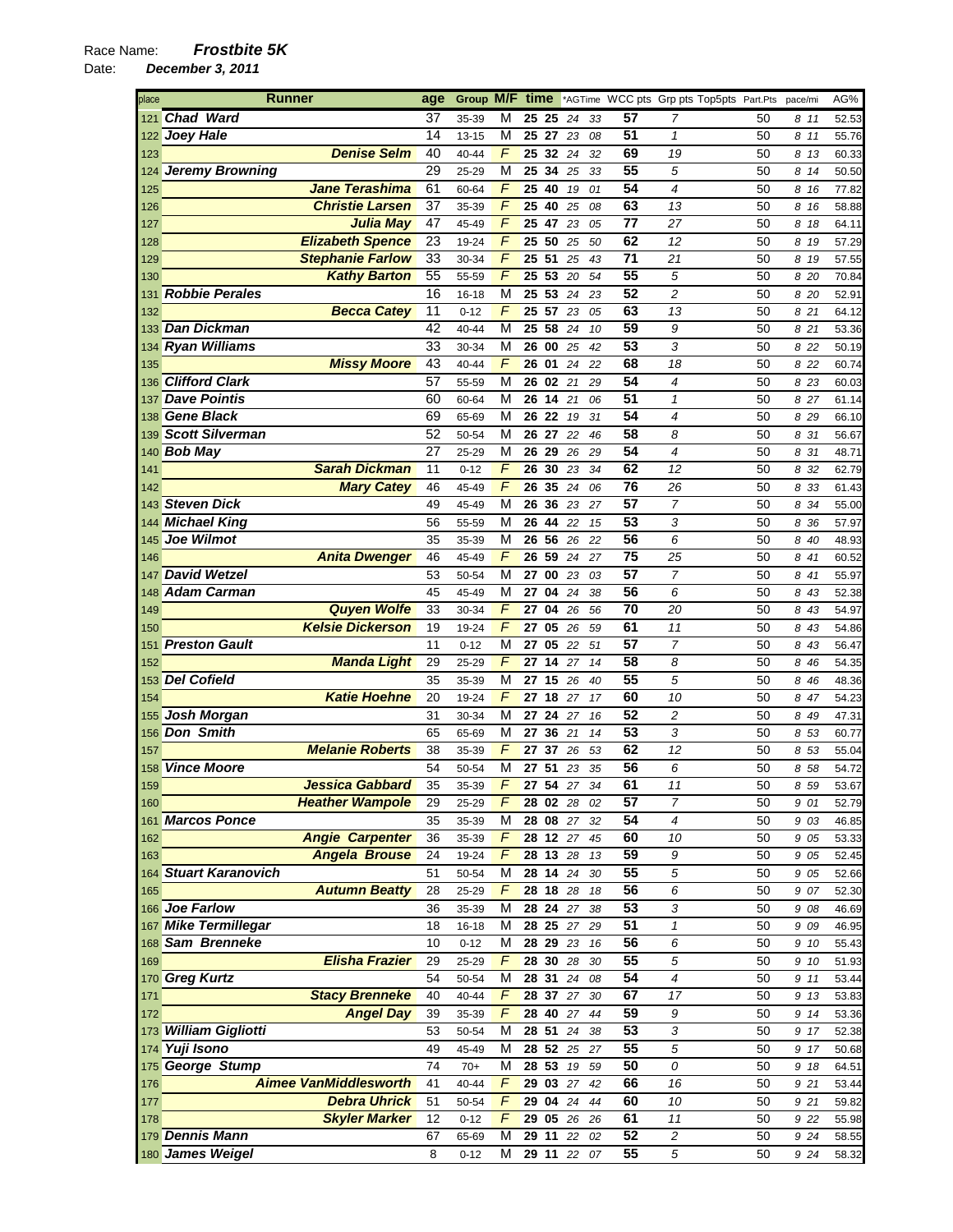## Race Name: *Frostbite 5K*

| place | <b>Runner</b>               |                         | age | Group M/F time |                |       |          |          |                 | *AGTime WCC pts Grp pts Top5pts Part.Pts |    | pace/mi | AG%   |
|-------|-----------------------------|-------------------------|-----|----------------|----------------|-------|----------|----------|-----------------|------------------------------------------|----|---------|-------|
| 181   | <b>Will Brenneke</b>        |                         | 8   | $0 - 12$       | М              | 29 14 |          | 22<br>09 | 54              | 4                                        | 50 | 925     | 58.22 |
| 182   |                             | <b>Teresa Bryant</b>    | 51  | 50-54          | F              | 29    | 1424     | 53       | 59              | 9                                        | 50 | 9 25    | 59.48 |
| 183   |                             | <b>Cherie Dolehanty</b> | 42  | 40-44          | F              | 29    | 16 27    | 40       | 65              | 15                                       | 50 | 9 25    | 53.50 |
| 184   | <b>Jonathan Geise</b>       |                         | 24  | 19-24          | M              | 29    | 16       | 29<br>16 | 52              | $\overline{c}$                           | 50 | 9 25    | 44.08 |
| 185   |                             | <b>Barbie Scrogham</b>  | 65  | 65-69          | F              | 29    | 18       | 20<br>25 | 52              | $\overline{c}$                           | 50 | 9 26    | 72.47 |
| 186   |                             | <b>Regan Klein</b>      | 10  | $0 - 12$       | F              | 29    | 18       | 25<br>25 | 60              | 10                                       | 50 | 9 26    | 58.23 |
| 187   | <b>Austin Farlow</b>        |                         | 8   | $0 - 12$       | М              | 29    | 20       | 22<br>14 | 53              | 3                                        | 50 | 9 26    | 58.03 |
|       |                             | <b>Carrie Hendrich</b>  | 49  |                | F              | 29    | 21       |          | 74              | 24                                       | 50 |         |       |
| 188   | <b>Ken Miller</b>           |                         |     | 45-49          |                |       |          | 25<br>38 | 51              |                                          |    | 9 27    | 57.74 |
| 189   |                             |                         | 67  | 65-69          | М              | 29    | 23 22    | 11       |                 | 1                                        | 50 | 927     | 58.15 |
| 190   |                             | Lori Lowman             | 20  | 19-24          | F              | 29    | 23       | 29<br>22 | 58              | 8                                        | 50 | 9 27    | 50.39 |
| 191   |                             | <b>Rinda Kieffer</b>    | 34  | 30-34          | F              | 29    | 24       | 29<br>10 | 69              | 19                                       | 50 | 9 28    | 50.75 |
| 192   |                             | <b>Kay Donahue</b>      | 43  | 40-44          | F              | 29    | 24       | 32<br>27 | 64              | 14                                       | 50 | 9 28    | 53.75 |
|       | 193 Kevin Shelley           |                         | 45  | 45-49          | M              | 29    | 30       | 26<br>51 | 54              | 4                                        | 50 | 9 30    | 48.06 |
| 194   |                             | <b>Belinda Gray</b>     | 52  | 50-54          | F              | 29    | 31       | 24<br>48 | 58              | 8                                        | 50 | 9 30    | 59.68 |
| 195   | <b>Tad Barrett</b>          |                         | 37  | 35-39          | M              | 29    | 38       | 28<br>38 | 52              | 2                                        | 50 | 9 32    | 45.05 |
|       | 196 Kyle Kolopanis          |                         | 28  | 25-29          | М              | 29    | 40       | 29<br>40 | 53              | 3                                        | 50 | 9 33    | 43.49 |
|       | 197 <b>Michael Mitchell</b> |                         | 29  | 25-29          | М              | 29    | 41       | 29<br>39 | 52              | 2                                        | 50 | 9 33    | 43.50 |
| 198   | <b>Tyler Long</b>           |                         | 29  | 25-29          | М              | 29    | 41       | 29<br>39 | 51              | $\mathbf{1}$                             | 50 | 9 33    | 43.50 |
| 199   |                             | <b>Bethan Ervin</b>     | 43  | 40-44          | F              | 29    | 45       | 27<br>52 | 63              | 13                                       | 50 | 9 35    | 53.12 |
| 200   |                             | <b>Mariah Seals</b>     | 19  | 19-24          | F              | 29    | 51       | 29<br>44 | $\overline{57}$ | $\overline{7}$                           | 50 | 9 36    | 49.78 |
| 201   |                             | <b>Kimberly Hall</b>    | 45  | 45-49          | F              | 29    | 57       | 27<br>28 | 73              | 23                                       | 50 | 9 38    | 53.89 |
| 202   |                             | <b>Rosa Ostrom</b>      | 22  | 19-24          | $\overline{F}$ | 30    | 03       | 30<br>03 | 56              | 6                                        | 50 | 9 40    | 49.25 |
| 203   | <b>Doug Myers</b>           |                         | 56  | 55-59          | M              | 30 06 |          | 25<br>03 | 52              | 2                                        | 50 | 9 41    | 51.49 |
|       |                             | <b>Megan Frame</b>      | 21  |                | F              | 30 07 |          | 07       | 55              | 5                                        | 50 |         |       |
| 204   |                             | <b>Sabrena Bartram</b>  |     | 19-24          | F              |       |          | 30       |                 |                                          |    | 9 42    | 49.14 |
| 205   |                             |                         | 48  | 45-49          |                | 30    | 11       | 26<br>41 | 72              | 22                                       | 50 | 9 43    | 55.45 |
| 206   | <b>Tom Pennington</b>       |                         | 54  | 50-54          | М              | 30 17 |          | 25<br>38 | 52              | 2                                        | 50 | 9 45    | 50.32 |
| 207   | <b>Doug Brenneke</b>        |                         | 44  | 40-44          | М              | 30    | 18       | 27<br>47 | 58              | 8                                        | 50 | 9 45    | 46.43 |
| 208   | <b>Jack Frech</b>           |                         | 44  | 40-44          | М              | 30    | 20       | 27<br>49 | $\overline{57}$ | $\overline{7}$                           | 50 | 9 46    | 46.38 |
| 209   |                             | <b>Madison Weaver</b>   | 8   | $0 - 12$       | F              | 30    | 45       | 25<br>08 | 59              | 9                                        | 50 | 9 54    | 58.90 |
| 210   |                             | <b>Lynn Wood</b>        | 52  | 50-54          | F              |       | 30 47 25 | 52       | 57              | $\overline{7}$                           | 50 | 9 54    | 57.22 |
| 211   |                             | <b>Angie Witham</b>     | 48  | 45-49          | F              | 30    | 53       | 27<br>19 | 71              | 21                                       | 50 | 9 56    | 54.19 |
| 212   |                             | Haruko Okuyama          | 48  | 45-49          | F              | 30    | 54       | 27<br>19 | 70              | 20                                       | 50 | 957     | 54.16 |
|       | 213 Michael Lafuze          |                         | 31  | 30-34          | М              | 31    | 00       | 30<br>51 | 51              | 1                                        | 50 | 9 59    | 41.81 |
|       | 214 Dana Budd               |                         | 57  | 55-59          | М              | 31    | 04       | 25<br>39 | $\overline{51}$ | 1                                        | 50 | 959     | 50.31 |
| 215   |                             | <b>Jess Rinehart</b>    | 21  | 19-24          | F              | 31    | 06       | 31<br>06 | 54              | $\overline{\mathcal{A}}$                 | 50 | 10 01   | 47.59 |
| 216   |                             | <b>Melanie McDaniel</b> | 46  | 45-49          | F              | 31    | 10       | 28<br>15 | 69              | 19                                       | 50 | 10 02   | 52.40 |
| 217   |                             | <b>Beth Beatty</b>      | 36  | 35-39          | F              | 31    | 28       | 30<br>58 | 58              | 8                                        | 50 | 10 08   | 47.79 |
| 218   |                             | <b>Sidney Braff</b>     | 9   | $0 - 12$       | F              | 31    | 35       | 26<br>38 | 58              | 8                                        | 50 | 10 10   | 55.56 |
|       | 219 Curt Spaulding          |                         | 49  | 45-49          | М              | 31    | 44       | 27<br>59 | 53              | 3                                        | 50 | 10 13   | 46.11 |
| 220   |                             | <b>Stacy Braff</b>      | 49  | 45-49          | F              |       | 31 45 27 | 44       | 68              | 18                                       | 50 | 10 13   | 53.38 |
| 221   |                             | <b>Anna Deering</b>     | 23  | 19-24          | F              |       | 31 48    | 31<br>48 | 53              | 3                                        | 50 | 10 14   | 46.54 |
| 222   |                             | <b>Dena Matheny</b>     | 34  | 30-34          | F              |       | 31 52 31 | 37       | 68              | 18                                       | 50 | 10 15   | 46.82 |
| 223   |                             | <b>Tammy Farmer</b>     | 39  | 35-39          | F              |       | 31 53 30 | 51       | 57              | $\overline{7}$                           | 50 | 10 16   | 47.97 |
| 224   |                             | <b>Loren Brubaker</b>   | 40  | 40-44          | F              |       | 31 56 30 |          | 62              | 12                                       | 50 |         |       |
|       |                             |                         | 52  |                | M              |       |          | 41       | 51              | $\mathbf{1}$                             |    | 10 17   | 48.24 |
|       | 225 Steve Dailey            | <b>Ruby Smith</b>       |     | 50-54          |                | 32 00 |          | 27<br>32 |                 |                                          | 50 | 10 18   | 46.84 |
| 226   |                             |                         | 46  | 45-49          | $\overline{F}$ | 32 06 |          | 29<br>06 | 67              | 17                                       | 50 | 10 20   | 50.87 |
| 227   |                             | <b>Lisa Hacker</b>      | 46  | 45-49          | F              |       | 32 06 29 | 06       | 66              | 16                                       | 50 | 10 20   | 50.87 |
|       | 228 Peter Larson            |                         | 35  | 35-39          | M              | 32 10 |          | 31<br>29 | 51              | $\mathbf{1}$                             | 50 | 10 21   | 40.97 |
| 229   |                             | <b>Kiyomi Sugaya</b>    | 40  | $40 - 44$      | F              |       | 32 24 31 | 08       | 61              | 11                                       | 50 | 10 26   | 47.54 |
|       | 230 Aaron Glover            |                         | 10  | $0 - 12$       | М              |       | 32 26 26 | 30       | 52              | $\overline{\mathbf{c}}$                  | 50 | 10 26   | 48.68 |
|       | 231 Mike Glover             |                         | 41  | 40-44          | М              |       | 32 27 30 | 26       | 56              | 6                                        | 50 | 10 27   | 42.38 |
|       | 232 Rick Mustaine           |                         | 47  | 45-49          | M              |       | 32 38 29 | 14       | 52              | $\overline{c}$                           | 50 | 10 30   | 44.13 |
| 233   |                             | <b>Lora Lock</b>        | 41  | 40-44          | F              |       | 32 55 31 | 23       | 60              | 10                                       | 50 | 10 36   | 47.16 |
| 234   |                             | <b>Judy Pierce</b>      | 49  | 45-49          | F              | 32 58 |          | 28<br>47 | 65              | 15                                       | 50 | 10 37   | 51.41 |
|       | 235 Jasson Wickman          |                         | 28  | 25-29          | м              |       | 33 11    | 33<br>11 | 50              | 0                                        | 50 | 10 41   | 38.88 |
| 236   |                             | <b>Sharon Shaffer</b>   | 42  | 40-44          | F              | 33 18 |          | 31<br>29 | 59              | 9                                        | 50 | 10 43   | 47.02 |
| 237   |                             | <b>Pat Bowers</b>       | 68  | 65-69          | F              |       | 33 20 22 | 08       | 51              | 1                                        | 50 | 10 44   | 66.88 |
| 238   |                             | <b>Kathy Wadsworth</b>  | 36  | 35-39          | F              | 33 32 |          | 33<br>00 | 56              | 6                                        | 50 | 10 48   | 44.85 |
| 239   |                             | <b>Elizabeth Farmer</b> | 9   | $0 - 12$       | F              |       | 33 40 28 | 24       | 57              | $\boldsymbol{7}$                         | 50 | 10 50   | 52.12 |
| 240   |                             | <b>Carol Ammerman</b>   | 68  | 65-69          | F              |       | 33 45 22 | 24       | 50              | 0                                        | 50 | 10 52   | 66.05 |